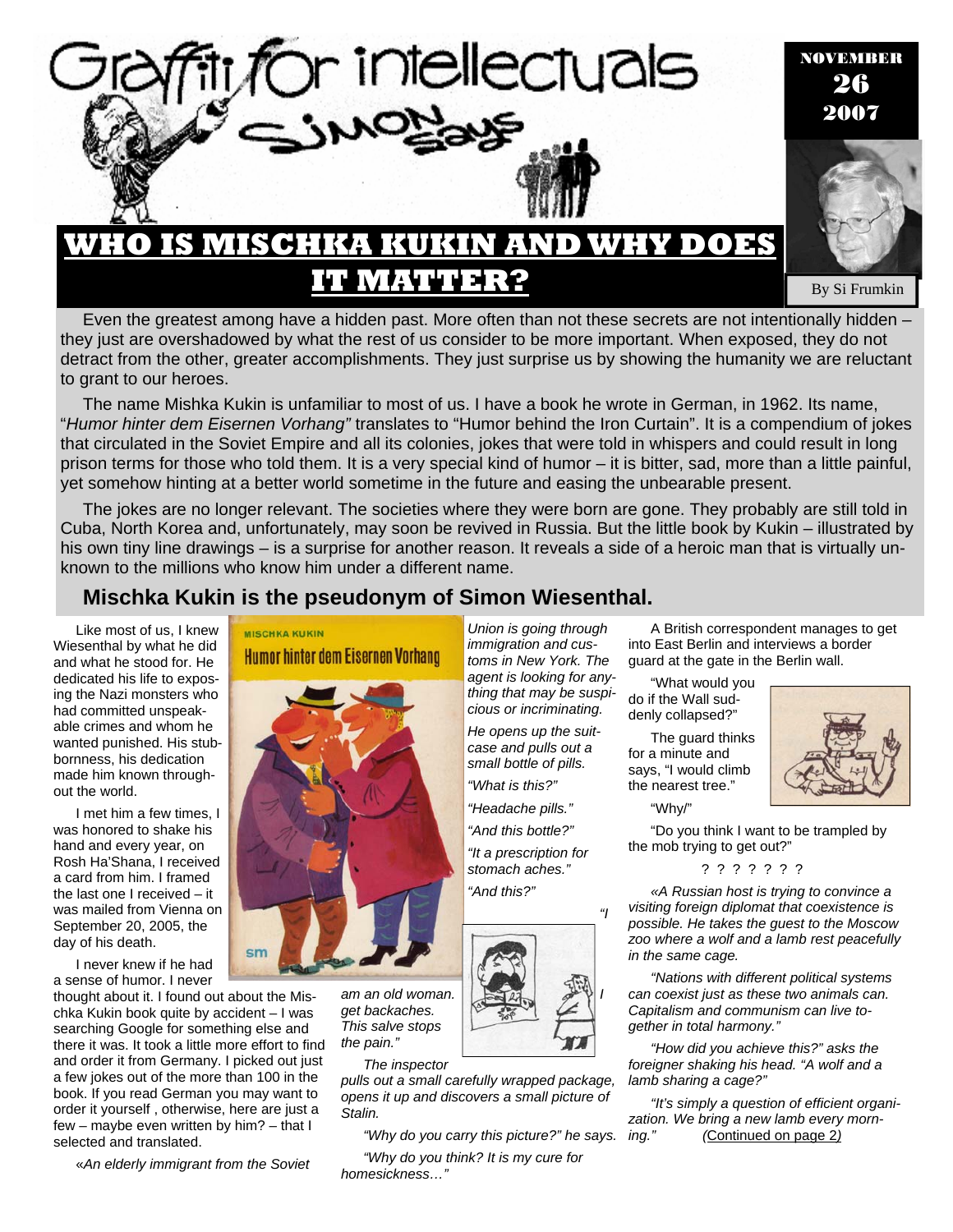*«An old Czech farmer writes a letter to God: "Dear God – Please send me 1000 Krons. You are almighty and it wouldn't mean anything for you but I need this help very badly."* 

*The censors read the letter and send it to the Party Committee for advice. The Party Secretary knows the farmer as a harmless simpleton and decides that it would be good propaganda to send* 

*him 500 Krons.* 



*The farmer then writes another letter: "Dear God – Thank you for the money. But if you should send any more money, please do not send it through the Party Committee. Those* 

*thieves stole half of it."* 

*\*\* \*\*\* \*\* \*\*\* \*\* \*\*\* \*\* \*\*\** 

«In communist Prague a crowd gathers to admire a brand-new shiny Cadillac parked in the street. One of the onlookers says, "Isn't the new Russian 'Pobieda' a

 $\vec{r}$ ebot

gorgeous car?"

" 'Pobieda?' Comrade, don't you know that this is an American automobile?"

"Oh, I know the car. It is you whom I don't know".

# # # # # # # # #

«*A foreigner asks a Moscow policeman.* 

*"Could you tell me what time it is?"* 

*"It is exactly quarter to nine," says the policeman at once.* 

*"Thank you, but how did you know it? You didn't even look at your watch…"* 

*"Simple. Look at all these apartment houses around us – all the windows are closed. The* 

*"Voice of America" starts at exactly 8:45 and everyone is listening to it."* 

@ @ @ @ @ @

Two Jews meet in Moscow:

"So tell me, what do you think, have we reached communism already or will it get even worse?"





and in Odessa:

 *"So what's new?" "There is good news and there is bad news!" "Tell me!" "The good news is that Khrushchev had a stroke." "And the bad?" "It isn't true!"* 

#### **ANOTHER LETTER THE L.A. TIMES WILL NOT PRINT**  (And this one was complimentary…)

 The front page of the Sunday Opinion section of the Los Angeles Times ran a very unusual story. It reported that the situation among the homeless on skid row was actually improving because—get this! - of the efforts by the police. It said that the police actually helped save lives, that crime and homicides were reduced, and that the cops were to be commended for what they did.

 This was amazing! There were many stories for the last 20 years about the skid row—the area roughly between 1st and 7th streets and between Los Angeles street and Alameda Blvd. for those of us who have never been there— and all those stories were critical of the nasty cops, full of complaints by the ACLU and its like, and calling for more compassion and understanding for the unfortunates, not for more police presence and law enforcement.

I was shocked and pleased and wrote the letter you see below. It wasn't published. Instead, on Thanksgiving day, there were two letters criticizing the article and calling for less action and more understanding.

Ah well, nothing really changes… Here is my letter:

To: LETTERS, L.A. Times, 11/19/2007

### RE: "SKID ROW IN REHAB", OPINION, 1/18/07 *You made my day!*

 *As a businessman who worked for 15 years in the heart of skid row – corner of 6th and St. Julian – I was aware of the horror faced by those who lived there. I was also very much aware of the crime, drugs and murderous predators that preyed on the weak and defenseless. Most of all I was aware of, and grateful to, the police who tried to stop crime, save lives and do good work under impossible conditions while facing constant criticism and attacks from the wellmeaning ignoramuses whose response to the situation was to attack the police and restrict its activity.* 

 *Policemen were prohibited from removing passed-out individuals from sidewalks who were then left to face the rain and the gangsters. Mentally challenged individuals were not to be arrested while running through traffic. Policemen were barred from "entrapping" predators by dressing in rags and lying on the filthy sidewalk for hours, immobile with money protruding from a pocket. Groups that distributed food in the streets were not allowed to urge the recipients to use garbage cans – "We don't have the right to tell them what to do!" I was told by a lady giving out hamburgers and hot dogs – and the rats had a field day in the filthy streets every time the trucks came. I carried a gun when I walked to the parking lot at night and twice I had to fire in the air to stop a gang from stomping a man to death, etc. etc.* 

 *But the worst was opening the Los Angeles Times and reading about the vicious, unsympathetic, brutal police who were always wrong in making life difficult for the poor homeless. Your coverage was inaccurate and biased. I am sure that it cost lives. You eechoed the ACLU and supported senseless policies that encouraged crime. . Now, finally, you ran an article that tells it like it really is. It is about time. Thank you, thank you on my behalf, but more importantly on the behalf of those who live there and do not read the Times. Maybe, just maybe, some of the ACLU bleeding hearts and their ilk who live in a world of their own, might be willing to stop, think and try doing real good for a change by supporting the police, not the criminals.* 

 *Sincerely, Si Frumkin* 

 PS: Just for your information, I was the CEO of Universal Drapery Fabrics, Inc at 401 E.  $6<sup>th</sup>$  street. I retired about 12 years ago. I toyed with idea of getting together a truckload of homeless and dumping them on the front lawn of Ramona Ripston, the head of California ACLU, just to see whom she would call for help. I didn't do it and have been regretting it ever since.

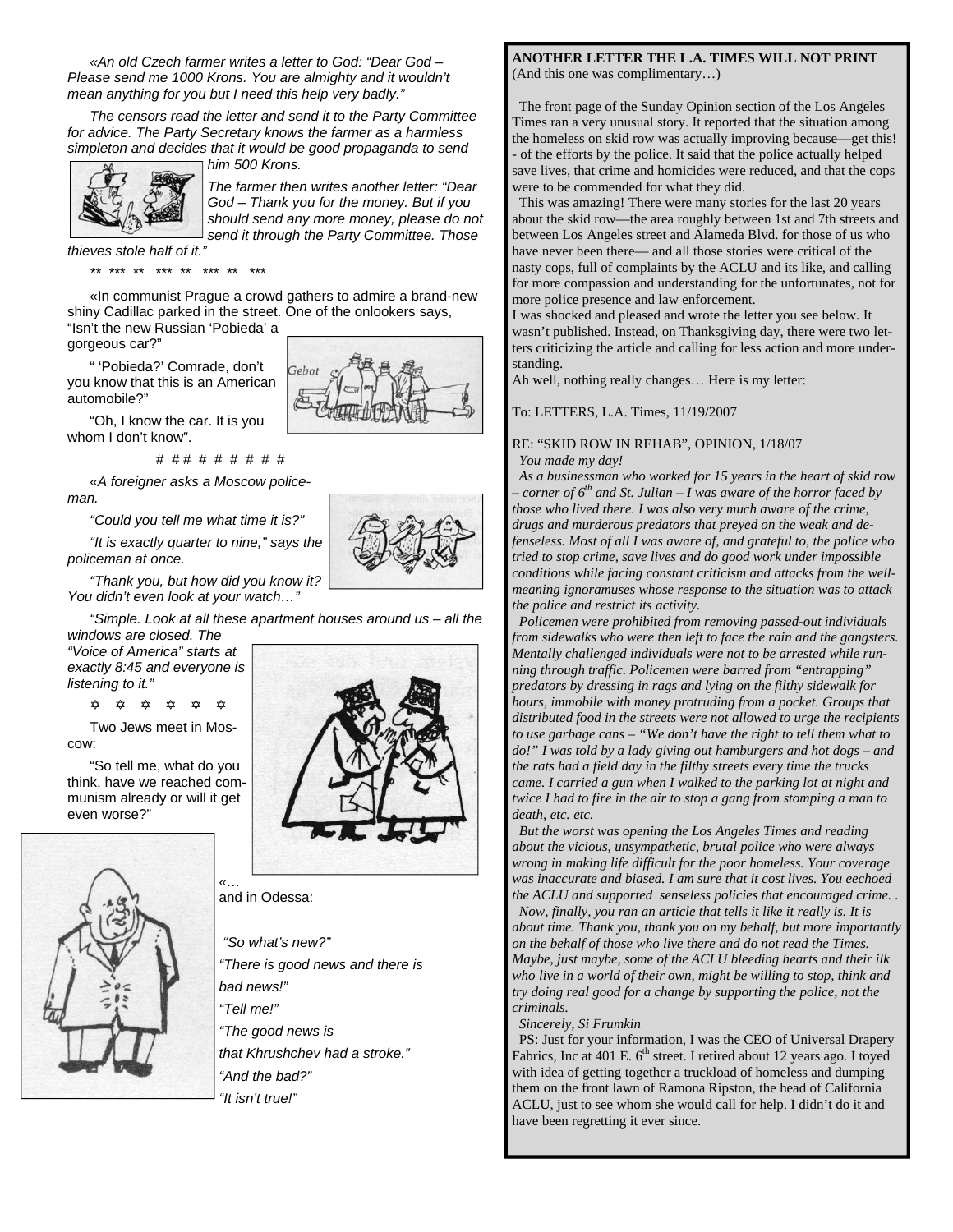## **AMERICA'S STRATEGIES FOR VICTORY & DEFEAT** CONTINUED FROM PAGE 4

*Hope is a Christian virtue, but not a political one. Those who depend on it for political ends will learn a painful lesson*. Niccolo Machiavelli, 1469-1527

Initially, the American strategy met with stunning success. Iran, North Korea, Syria and indeed the Arab world as a whole were terrified by the victorious American assault on Saddam. Unfortunately, rather than build on their momentum, the Americans did everything they could to assure these states that they had no reason to worry that a similar fate would befall them. Rather than maintain the offensive - by sealing Iraq's borders and then going after insurgents' bases in Iran and Syria - the US went on the defensive. And so it allowed Iran, Syria and Saudi Arabia to support and direct the insurgency. As a result of America's show of weakness, the lesson that its enemies took from its campaign in Iraq was that to deter the Americans, they should intensify their support for terror and their weapons of mass destruction programs.

Once deterrence collapsed, the Americans chose a mix of appeasement and threats that had no expiration date. Last year's North Korean intercontinental ballistic missile and nuclear tests, the war in Lebanon, the Hamas takeover of Gaza and Iran's intensification of its nuclear program are all the result of the failure of this model of US foreign policy making.

These policies are of a piece with the US's general posture toward its adversaries. And that posture is unfortunately based on a hugely inflated view of America's deterrent capabilities and Washington's failure to craft policies that are suited to its interests and goals.

TODAY, THE most glaring example of this state of affairs is Pakistan.

America has two primary goals there. First, it seeks to prevent Pakistan's nuclear weapons and technologies from proliferating or falling under the control of jihadists.

Second, it seeks to defeat al-Qaida and the Taliban.

After September 11, the Americans gave Paki-

stan's military dictator a choice: he could help them defeat the Taliban and al-Qaida in Afghanistan or he could lose power. That was a good start, but then the Americans began losing track of their priorities. After Gen. Pervez Musharraf agreed to Washington's ultimatum, the Americans put all their eggs in his basket. And they thereby lost their ability to deter him and so influence his behavior.

Certain of unconditional American backing, Musharraf played a double game. He helped the US in Afghanistan and then allowed the Taliban and al-Qaida to escape and re-base in Pakistan.

Musharraf also failed to be forthcoming on nuclear issues. He barred American investigators from interrogating Pakistan's chief nuclear proliferator, A.Q. Khan, and so denied them key intelligence on other countries' Pakistani-supported nuclear programs. Yet having based their Pakistan policy on their assumption that Musharraf was irreplaceable, the Americans pretended nothing was wrong.

And now they are confronted with a disastrous situation. On the one hand, thanks to Musharraf's hospitality, al-Qaida and the Taliban control large swathes of Pakistan and have declared jihad against their host, thus placing Pakistan's nuclear arsenals in greater danger. At the same time, they use their Pakistani bases to intensify their insurgency in Afghanistan.

On the other hand, as has been his consistent policy since seizing power in 1998, Musharraf continues to ignore the seriousness of the Taliban-al Qaida threat. The purpose of his recent declaration of martial law and suspension of the Pakistani constitution was not to enable him to better fight the jihadists. It was to break his liberal political opposition whose members demand democracy and an end to his military rule.

And in the midst of this, the Americans find themselves with no leverage over the still irreplaceable Musharraf.

A similar situation exists in Saudi Arabia. There, too, the US squandered the leverage it gained after the September 11 attacks by giving unconditional support to the Saudi royal family. The Saudis immediately understood that the best way to ensure continued American support was to

extend their

support for terrorism and funding of radical, pro-jihad mosques while raising the price *Strengthening Abbas is the only policy the Americans have toward the Palestinians and, increasingly, toward Israel* 

> of oil. As in Pakistan, the worse the situation became, the more the Americans supported them.

> AND THEN of course there are the Palestinians. Here American policy has been a double failure. First of all, it has destroyed American deterrence toward the Arab world.

To divert American attention away from their support for jihadist terrorism, the leaders of the Arab world sought to convince the Americans that the only way to end their support for terror and jihad was by resolving the Palestinian conflict with Israel.

Rather than stop to question the validity of the Arabs' strange assertion, the Americans believed them. Over time, this belief led them to neglect their actual goals - ending the Arab world's support for terror; preventing the proliferation of weapons of mass destruction; and maintaining oil prices at around \$30 a barrel - in favor of a secondary and unrelated issue.

Aside from that, it bears noting that it is largely because of the strengthening of jihadist forces in the Arab world that there is no possibility of achieving peace between Israel and the Palestinians. Rather than understand this, the Americans have allowed the Arabs to send them on a wild goose chase that will never end.

The very fact that this week US Secretary of State Condoleezza Rice thought that it was more important to come to Israel for the ninth time this year than to deal with the crisis in Pakistan shows clearly just how deeply the Americans have internal-

### *Americans find themselves with no leverage over the still irreplaceable Musharraf.*

#### ized this Arab fiction.

Then there are the Palestinians themselves. As Bush announced in 2002, the US's main goal regarding the Palestinians is to force them to stop engaging in terror and jihad. All other American policies regarding the Palestinians were supposed to be conditioned on the accomplishment of this goal. Yet as in Pakistan, over time the Americans neglected this goal in favor of an easier one - supporting Mahmoud Abbas and Fatah. To strengthen Abbas and Fatah, the Americans have cast aside their goal of ending Palestinian terror. As a result, today they have no leverage over Abbas. As with Musharraf in Pakistan, strengthening Abbas is the only policy the Americans have toward the Palestinians, and increasingly, toward Israel. And as in Pakistan, the threatening reality on the ground is a consequence of the fact that their policy ignores their actual goals.

Two conclusions can be drawn from contrasting America's victory in Iraq with its failures in so many other theaters. First, the only way to successfully fight your enemies is to actually fight them. And second, basing policies on pretending to deter leaders who are not deterred is a recipe for failure. Until the Americans accept these lessons, Iraq aside, the international environment will grow ever more threatening.  $\dot{\varphi}$